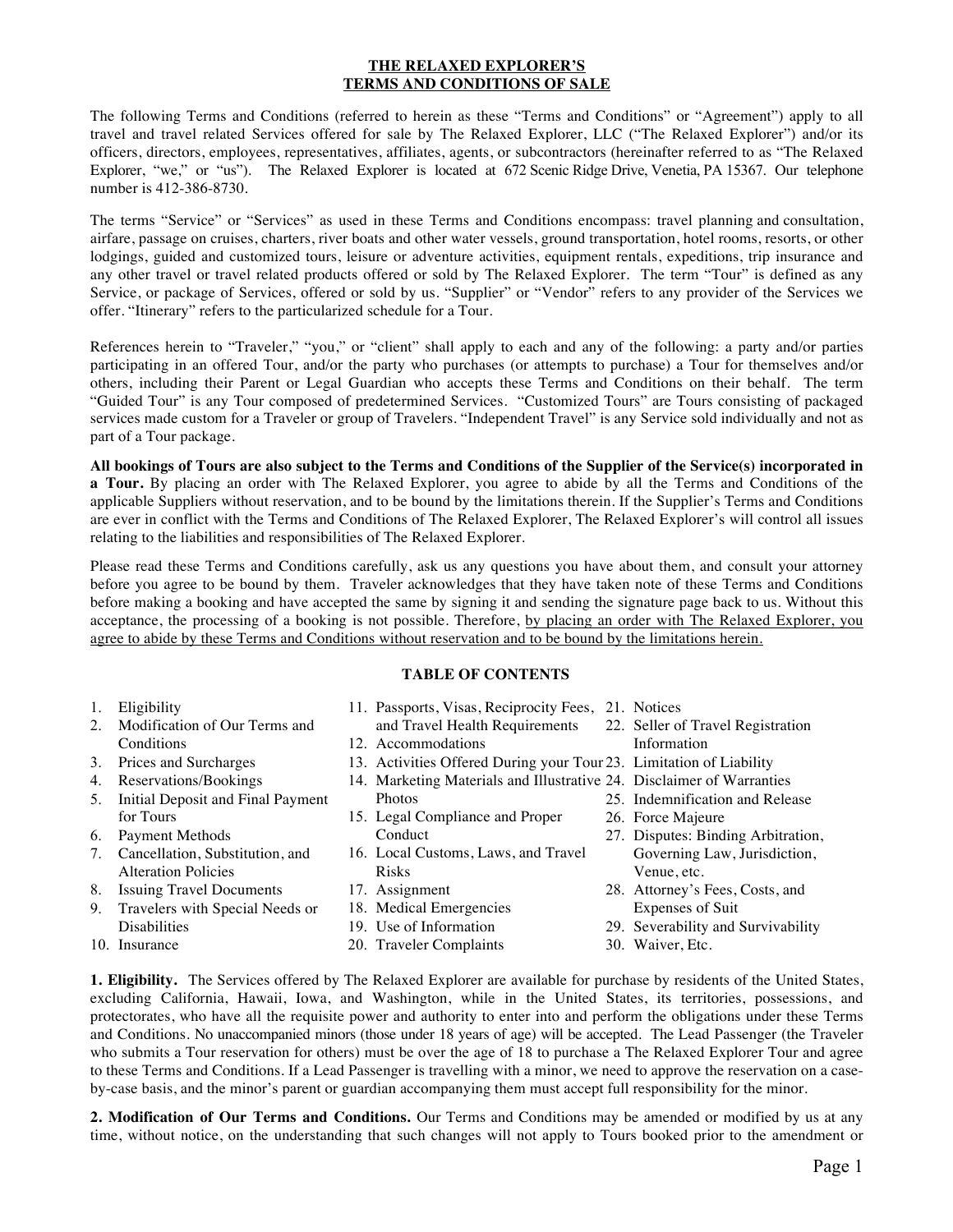modification. It is therefore essential that you consult and accept our Terms and Conditions at the time of making a booking, particularly in order to determine which provisions are in operation at that time in case they have changed since the last time you placed an order with The Relaxed Explorer or reviewed our Terms and Conditions.

**3***.* **Prices and Surcharges.** Our prices are contractual tariffs. No claim relating to the price of a Tour will be considered once the reservation is effective. All prices are quoted in US dollars (US\$). Rates for Services are based on tariffs and exchange rates in effect at the time of posting and are subject to change prior to departure. Substantial changes in tariffs, exchange rates, the price of fuel, Services and labor sometimes increase the cost of Travel arrangements significantly.

Unless otherwise stated in the description of a Tour, the following amounts will **NOT** be included as part of one of our Tour's advertised price:

 Items of a personal nature such as incidentals, toiletries, etc. costs associated with Passports or Visas airfare, airport taxes, excess baggage charges airport transfers that are not advertised as included in your Tour price single room supplement travel insurance including medical, accidents, lost baggage and/or trip cancellation tips and gratuities that are not advertised as included in your Tour price costs of certain food, drinks, or alcohol not advertised as included in your Tour price any other activities or items not explicitly advertised as included in our Tour description.

**4. Reservations/Bookings.** To make a reservation with The Relaxed Explorer, please contact us at 412-386-8730.or email us at hello@therelaxedexplorer.com.

### **5. Initial Deposit and Final Payment for Tours.**

- a. Deposits: To secure a booking, Client must provide a deposit of \$300. **This deposit is non-refundable once Tour is booked**. Remainder of deposit is refundable if requested no later than 60 days before the Tour departure from the US. Where applicable, all flights (domestic and international) must be paid 100% in advance to secure spaces.
- b. Final payment is due no later than 60 days before departure. In case of non-payment of the balance by the due date, The Relaxed Explorer reserves the right to treat the booking as cancelled by Client.
- c. Late Booking Fees: In case of booking made within 10 business days of travel date, a late booking fee of US \$50.00 (per booking, not per person) will be charged. For bookings made within 5 business days of travel date, passenger must pay an additional \$100.00 late booking fee.
- d. Some Suppliers have their own policies in regards to deposits and final payments. All Travelers should review those policies prior to purchase. By placing an order with The Relaxed Explorer, you agree to abide by all the Terms and Conditions of the applicable Suppliers without reservation, and to be bound by the limitations therein.

#### **6. Payment Methods.**

For Tours, we accept payment by:

- a. Paypal, which accepts all Major Credit Cards. Our PayPall ID is: hello@therelaxedexplorer.com
- b. \*Wire transfer payments (all wiring and transfer fees and cost are to be paid by the sender).
- c. Personal check, drawn on a US bank. Check must clear before any rates are locked or bookings are made
- \* Contact us for wiring instucions.

For Independent Travel, we accept payment by all Major Credit Cards

### **7. Cancellation, Substitution, and Alteration Policies.**

a. Cancellations and Alterations attributable to Traveler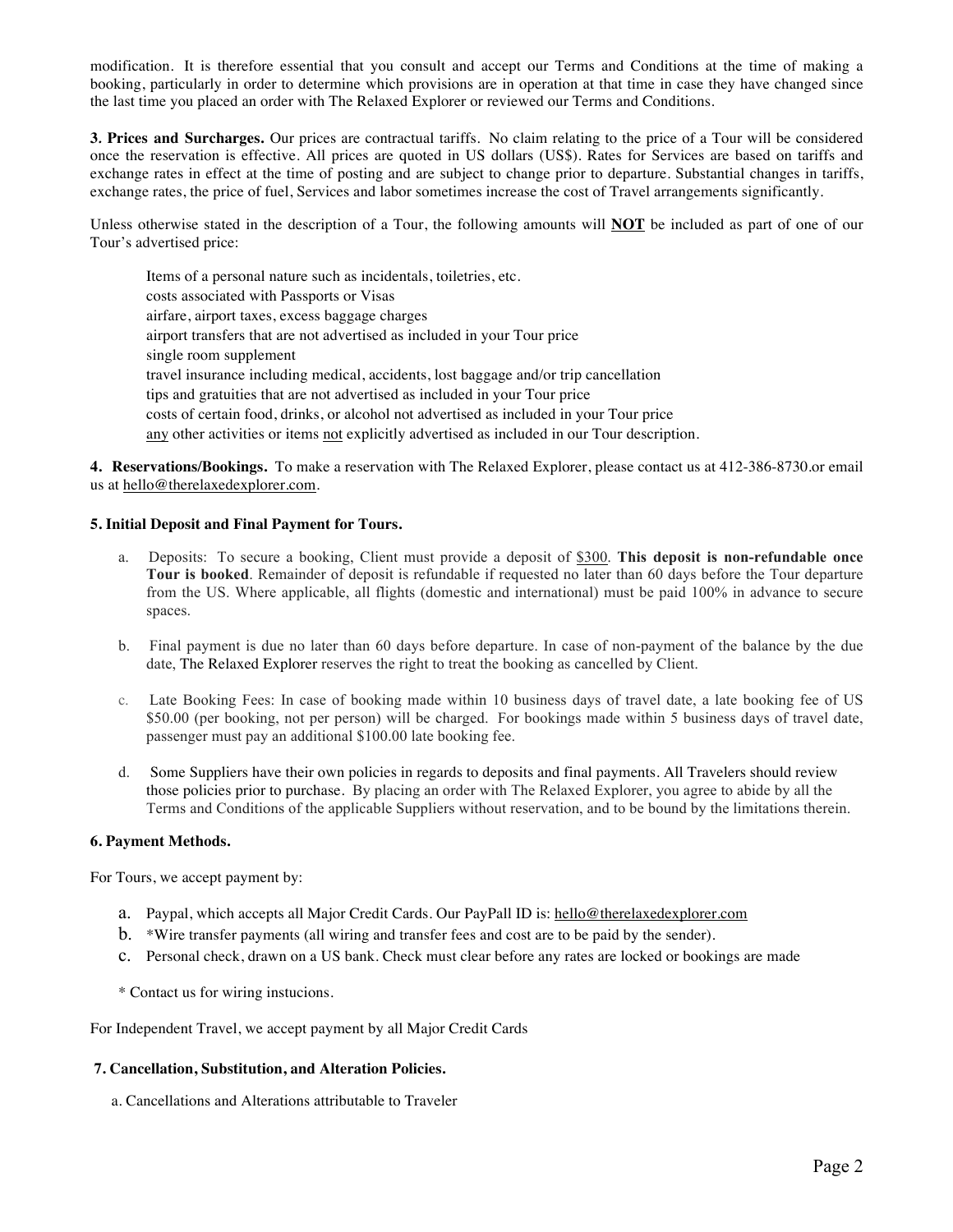- 1) Traveler may cancel their booking at any time provided that the cancellation is communicated to The Relaxed Explorer in writing. Cancellation will be applied based on the date on which we receive written notification. Any refund owed to Traveler will be distributed after bank and/or transaction fees are subtracted.
- 2) The deposit paid to reserve a Tour is **100%** non-refundable.
- 3) Payments for flights, cruises and certain Supplier bookings are all non-refundable due to airlines and operators' policies.
- 4) All other reservations cancelled less than 60 days prior to the departure date of the tour are subject to full loss of their deposit and final payment. Please note that a no show passenger is treated as a cancellation less than 60 days prior to departure and forfeits all deposits and payments made as well.
- 5) Many Suppliers have their own policies in regards to cancellation or alterations. All Travelers should review those policies prior to purchase. The Supplier cancellation penalties on payments will be determined by the individual Suppliers and Vendors, not The Relaxed Explorer. Changes, cancellations, and refunds may not always be possible.
- 6) In case part of a booking is cancelled, the remaining Travelers may have to pay additional charges (e.g. underoccupancy, or single room supplements).
- 7) Alterations of Guided Tour components is not generally possible.
- 8) For Customized Tours, after Tour is booked an administrative fee of 15% of your Tour price will be assessed if Traveler cancels or alters Tour components. This is in addition to any additional costs associated with substituted Services.

### b. *California and Illinois Residents only*:

Upon cancellation of the transportation or travel services, where the Traveler is not at fault and has not canceled in violation of any terms and conditions previously clearly and conspicuously disclosed and agreed to by the Traveler, all sums paid to the seller of travel for services not provided will be promptly paid to the Traveler, unless the Traveler advises the seller of travel in writing, after cancellation. In California, this provision does not apply where the seller of travel has remitted the payment to another registered wholesale seller of travel or a carrier, without obtaining a refund, and where the wholesaler or provider defaults in providing the agreed-upon transportation or service. In this situation, the seller of travel must provide the Traveler with a written statement accompanied by bank records establishing the disbursement of the payment, and if disbursed to a wholesale seller of travel, proof of current registration of that wholesaler.

#### c. Substitution of Travelers

If any member of your party is unable to travel, it may be possible to transfer the booking to another suitable person, provided that written notice is given at least 30 days prior to departure. An administrative fee of \$50.00 will be levied in addition to any costs or fees imposed by our Suppliers. For Air travel and certain specialized Services, Traveler may or cannot be substituted, contact us for more info.

#### d. Cancellations and/or Alterations attributable to The Relaxed Explorer or Force Majeure

Particularly as a result of causes beyond our control (ie. weather and travel conditions, river water levels, political or environmental changes, equipment failure, flight schedule changes or rescheduling of air routes and times, referred to herein jointly as "Force Majeure"), we have on occasions had to make changes to and/or cancel confirmed bookings. While we always endeavor to avoid changes and cancellations, we must reserve the right to do so and to substitute alternative arrangements of comparable monetary value without compensation. The Relaxed Explorer reserves the right to adjust the Itinerary or change the modes of ground and air travel, change the quality of accommodations or otherwise change the Tour without prior notice. We accept no liability for loss of enjoyment as a result of these changes. The Relaxed Explorer will attempt to provide advanced notice of any changes to Itinerary or Services to the extent possible.

Any additional charges incurred arising from the postponement, delay or extension of a Tour or adjustment to the itinerary due to Force Majeure will be the Traveler's responsibility. Traveler accepts that cruise captains have full authorization to modify itineraries in the interest, enjoyment and safety of the passengers and vessel.

If a major change is known to us at the time of the booking, the Traveler will be informed immediately. If a major change becomes necessary after booking, The Relaxed Explorer will inform the Traveler as soon as reasonably possible. When a major change is made, as long as that the major change is not made because of force majeure, the Traveler will have the choice of accepting the change of arrangements, purchasing any other available Tour or canceling the Tour and obtaining a full refund.

**8. Issuing Travel Documents.** Travel documents will only be sent to the purchasing Traveler who places the order and personally agrees to these Terms and Conditions. Should you change your email address, phone number, or address before your departure date, you are required to advise us of the change. If a Traveler provides incorrect information to The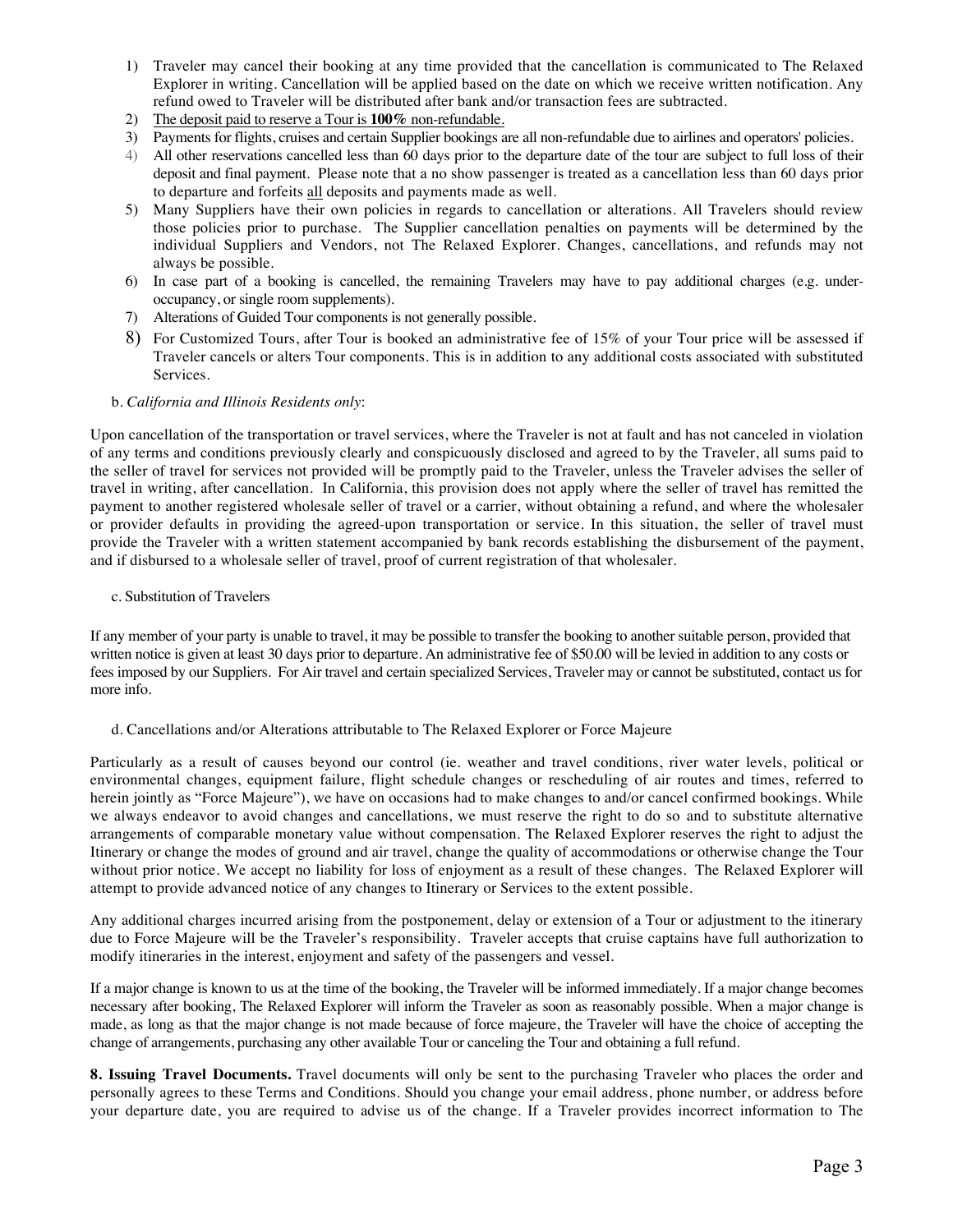Relaxed Explorer, we do not assume any liability if the Tour is adversely affected or made impossible by the non-receipt of travel documents.

**9. Travelers with Special Needs or Disabilities.** We specialize in assisting travelers with disabilities. Please let us know if you have special needs (e.g., wheelchair, seeing eye dog, walker, etc.) so that we can contact the relevant Service providers for your Tour ahead of time and verify that your special needs can be accommodated. While we will do everything in our power to make sure that they do, The Relaxed Explorer can make no guarantee as to the ability of any Accommodations, Services, activity provider, or facilities sold or advertised to meet the special needs of disabled clients.

Traveler should be aware that each country has its own standards of accessibility for persons with disabilities. Before you travel, visit travel.state.gov/destination and enter a country or area to find information for mobility-impaired travelers in the Special Laws & Circumstances Section. For flying with disabilities, we recommend calling the Transportation Security Administration's (TSA) toll free helpline for travelers with disabilities and medical conditions: 855-787-2227, or check TSA's website, TSA Cares. They can answer questions about screening policies, procedures, and the security checkpoints.

a. Traveling with Medical Conditions

- Consult with your physician before traveling to identify health care needs during your Tour.
- If your health insurance plan does not provide coverage where you are travelling, we strongly recommend supplemental medical insurance and medical evacuation plans.
- Carry sufficient prescription medication to last your entire Tour, including extra medicine in case of delay. Some prescription medications that are legal in the United States are illegal in other countries. See travel.state.gov/destination for the specific area where you will be traveling, and contact the foreign embassy or consulate for more information if necessary.
- Always carry your prescriptions in their labeled containers, not in a pill pack.
- Carry medical alert information and a letter from your health care provider describing your medical condition, medications, potential complications, and other pertinent medical information.
- Get official documentation of your "special needs". Your physician should give you a letter stating you are disabled and in what way you are disabled. If you need special equipment of any kind, oxygen, a walker, paper disposables such as underpants, have this included. If possible, have them add the statement that you have been checked and found free of any communicable disease, particularly HIV Aids. Also have your doctor include the medications prescribed for you. Be sure the medication or drugs you carry on your person or in your luggage match what is on the list.
- Many doctors are now using a rubber stamp to prevent forgery of their signatures. Be sure the document you get from your doctor receives this stamp to assure everyone your letter is authentic. Make several copies of the letter and carry the original with you at all times. If your doctor does not have the anti-forgery stamp, go to a notary or similar official.
- Traveler certifies that they are responsible for managing their own medication and medical, physical, or allergic conditions during their Tour. Travelers who have physical conditions wherein they must take medication daily should have back up medication in case the medication gets lost, or is rendered unusable.
- If Traveler's condition potentially requires EpiPens or other emergency tools, it is Traveler's responsibility to bring their own and a back up supply. Traveler understands that in the event of injury to Traveler, or exacerbation of Traveler's medical condition, The Relaxed Explorer may not be held responsible.

b. Considerations Regarding Assistive Equipment

- Find out if there are specific policies for devices such as wheelchairs, portable machines, batteries, respirators, and oxygen where you are travelling.
- Research the availability of wheelchair and medical equipment providers.
	- Consider manual vs. power wheel chairs, including:
		- § Voltage of electricity
			- § Type of electrical plug
			- Reliability of electrical system

The Relaxed Explorer reserves the absolute right to decline a booking at their discretion. Travelers agree to accept the authority and decisions of the employees of The Relaxed Explorer, Tour leaders and agents, while on the tour with The Relaxed Explorer. If in the opinion of such person the health or conduct of a Traveler before or after departure appears likely to endanger the safe, comfortable and efficient progress of a Tour, the Traveler may be excluded from all or part of the Tour.

**10. Insurance**. Should you have to cancel your Tour because of illness, injury or death to you or an immediate family member, depending on the type of coverage purchased, trip cancellation insurance may protect some or all deposits and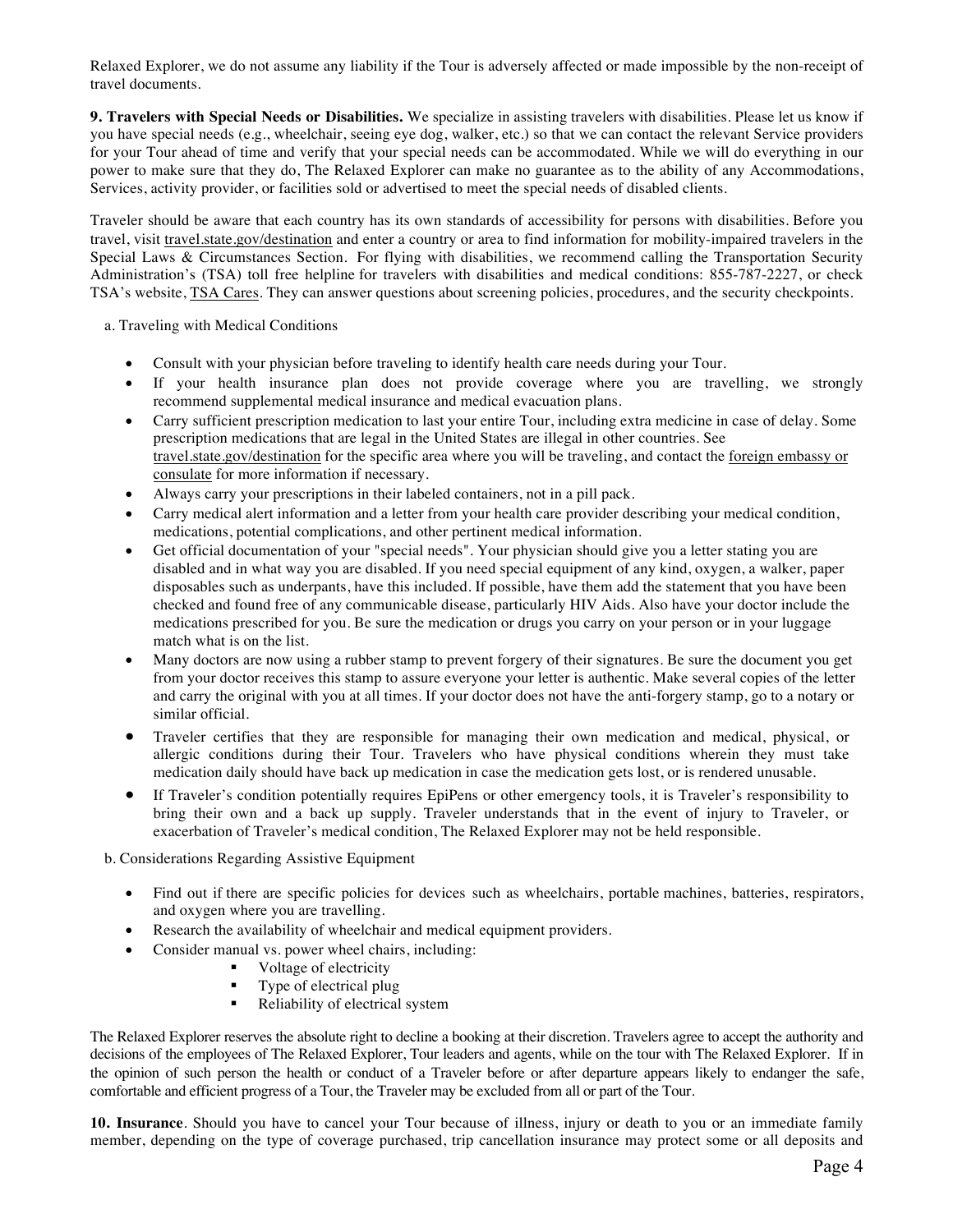payments for both air and Tour costs. Tour cancellation and interruption penalties are significant. Purchasing trip cancellation insurance at a much later date may limit some of the coverage as to pre-existing or other conditions. The Relaxed Explorer strongly recommends the immediate purchase of trip cancellation insurance including emergency medical evacuation, Tour delay (interruption or after departure coverage), baggage and repatriation.

Optional Travel Insurance is available for purchase. Please contact us by telephone or email for options. It is Traveler's responsibility to understand the limitations of their insurance coverage and purchase additional insurance as needed. It is the Traveler's sole responsibility to research, evaluate and purchase appropriate coverage. Traveler agrees that The Relaxed Explorer is not responsible for any uninsured losses.

**11**. **Passports, Visas, Reciprocity Fees, and Travel Health Requirements.** It is Traveler's sole responsibility to verify they have all the necessary visas, transit visas, passport, and vaccinations prior to travel and paid any required reciprocity fees for their destination. A full and valid passport is required for all persons traveling to any of the destinations outside the U.S. that we feature. You must obtain and have possession of a valid passport, all visas, permits and certificates, and vaccination certificates required for your entire Tour.

Most international Tours require a passport valid until at least six (6) months beyond the scheduled end of your Itinerary. Non-U.S. citizens should contact the appropriate consular office for any requirements pertaining to their Tour. Further information on entry requirements can be obtained from the State Department, by phone (202) 647-5335 or access online at http://travel.state.gov/content/passports/en/passports.html or directly from the destination country's website.

Some countries require you to be in possession of a return ticket or exit ticket and have sufficient funds, etc. Similarly, certain countries require that the Traveler produce evidence of insurance/repatriation coverage before it will issue a visa.

You must carefully observe all applicable formalities and ensure that the surnames and forenames used for all passengers when making a booking and appearing in your travel documents (booking forms, travel tickets, vouchers, etc.), correspond exactly with those appearing on your passport, visas, etc.

Immunization requirements vary from country to country and even region to region. Up-to date information should be obtained from your local health department and consulate. You assume complete and full responsibility for, and hereby release The Relaxed Explorer from, any duty of checking and verifying vaccination or other entry requirements of each destination, as well as all safety and security conditions of such destinations during the length of the proposed travel or extensions expected or unexpected. For State Department information about conditions abroad that may affect travel safety and security, you can contact them by phone at (202) 647-5335. For foreign health requirements and dangers, contact the U.S. Centers for Disease Control (CDC) at (404) 332-4559, use their fax information service at (404) 332-4565, or go to http://wwwnc.cdc.gov/travel/.

It is your responsibility to ensure that you hold the correct, valid documents for the countries you are visiting and have obtained the necessary vaccinations, clearance to travel, and hold the necessary confirmations for medications required as we cannot be held liable for any illness, delays, compensation, claims and costs resulting from your failure to meet these requirements.

WE CANNOT ACCEPT RESPONSIBILITY IF YOU ARE REFUSED PASSAGE ON ANY AIRLINE, CRUISE, TRANSPORT OR ENTRY INTO ANY COUNTRY DUE TO THE FAILURE ON YOUR PART TO CARRY OR OBTAIN THE CORRECT DOCUMENTATION. IF FAILURE TO DO SO RESULTS IN FINES, SURCHARGES, CLAIMS, FINANCIAL DEMANDS OR OTHER FINANCIAL PENALTIES BEING IMPOSED ON US, YOU WILL BE RESPONSIBLE FOR INDEMNIFYING AND REIMBURSING US ACCORDINGLY.

**12. Accommodations.** "Accommodations" are any lodgings in a dwelling or similar living quarters afforded to Travelers including, but not limited to, hotels, quarters in ships and charters, motels, and resorts. The Relaxed Explorer provides the Accommodations for its Tours through third-party Suppliers and retains no ownership or management interest in those Accommodations. The Relaxed Explorer does not guarantee the location or the amenities of the Accommodations nor the performance of the third-party Vendors. If any issues arise, please contact the owner/operators of the respective Accommodations directly.

Accommodations and living standards may vary from country to country, especially in some of the remote locations we visit. The Relaxed Explorer makes no guarantees about the living standards in remote locations, but we will try to work with an Accommodation provider within the same category you purchased, if available, should serious problems as to habitability arise. Any additional costs, i.e. upgrades etc., will be borne by the Traveler.

Prices of Accommodations are based on double occupancy unless described otherwise. If you prefer single Accommodations, some Accommodations require you to pay a single supplement fee which can vary depending on the Accommodation. Please contact us for specifics on the single supplement fees as well as pricing for children, if applicable.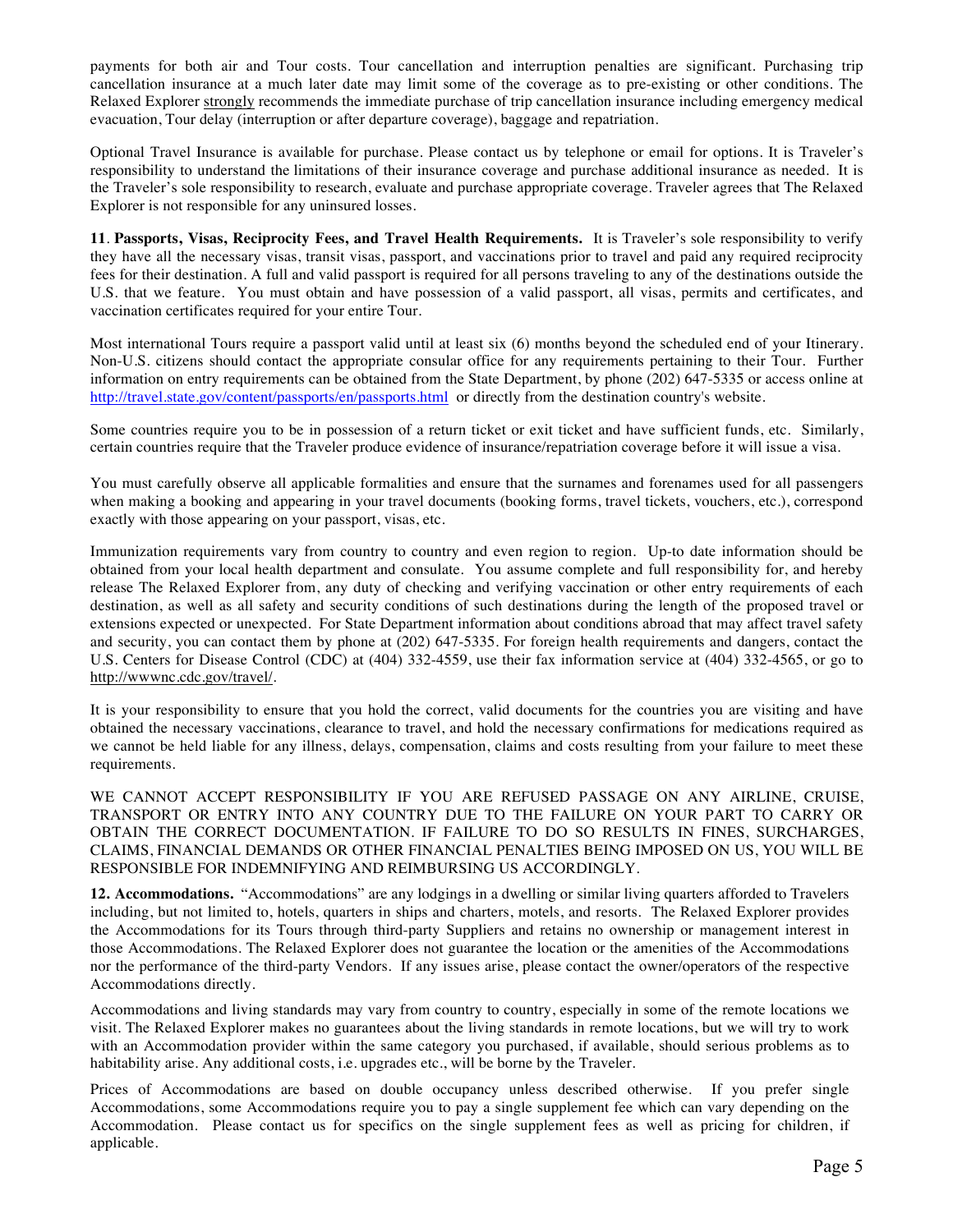**13. Activities Offered During Tours.** Most of the activities we offer are designed with physical disabled Travelers in mind, and to the extent possible are accessable and enjoyable for all Travelers. Some of the activities available on our Tours may be physically active and interactive though, and require good physical condition and health to participate in. An offered activity may not be appropriate for all ages or for individuals with certain medical conditions or disabilities. The Relaxed Explorer shall not be held liable in the event of an incident or accident which is due to a lack of vigilance on your part.

Our Tours often involve walking and standing (either of which might be strenuous to certain Travelers), being in crowds, and may include various modes of transportation. All of these activities involve certain inherent risks and dangers which no amount of preplanning may eliminate. During the Tour, I may encounter the following risks, as well as other not specified here: trip or fall; collisions or encounters with other persons or vehicles; being jostled; bounced or otherwise shaken; subject to very close contact with others; and being identified as a tourist. The land over which I will travel may be rough, narrow, uneven and unpredictable and, in some instances, I may be required to walk for a considerable distance or stand for a period of time. If this will be an issue for you or anyone in your party, enquire regarding less strenuous Tours.

It may happen that certain activities referred to in the Tour description or other promotional materials are no longer provided by the local Supplier for climatic reasons, in the event of Force Majeure, during a stay out of the tourist season, or when the minimum number of participants required for providing a given activity is not reached (examples: group sports, children's clubs, specialized group activities). In the early or late season some activities may not be available, some of the facilities (restaurant, swimming pool, etc.) may be closed, or maintenance work may be in progress. As a general rule, entertainment and sports activities may vary in frequency depending on how many people are staying at the time and on climatic conditions. Particularly during the high season it is possible that the number of parasols, loungers, sports equipment, etc., are insufficient for the demand. The opening hours of bars, restaurants, and discos, etc., may be irregular and dependent on the management of the establishment in question. The Relaxed Explorer cannot be liable for activities unavailable due to any of the reasons listed above or for any other reason outside of our control.

YOU ACKNOWLEDGE THAT THE USE OR ENJOYMENT OF AN ACTIVITY MAY BE HAZARDOUS AND INHERENTLY RISKY, AND, TO THE MAXIMUM EXTENT PERMITTED BY LAW, THE RELAXED EXPLORER SHALL HAVE NO LIABILITY FOR ANY PERSONAL INJURY OR DEATH; LOST, STOLEN, DAMAGED OR DESTROYED PROPERTY; OR OTHER LIABILITY ARISING OUT OF OR IN CONNECTION WITH THE ACTIVITY.

**14. Marketing Materials and Illustrative Photos**. The Relaxed Explorer endeavors to illustrate the Services it offers using photographs or illustrations that provide a realistic representation of the Services. However, please note that photographs and illustrations appearing in descriptions are for illustrative purposes only. They are not contractual nor are they to be construed as guarantees of the conditions of the Services pictured at the time of your Tour.

**15. Legal Compliance and Proper Conduct**. Traveler understands that their participation in a Tour may be terminated during the Tour if Traveler is disciplined by any civil or criminal authorities, Accommodation or conveyance Suppliers, or if The Relaxed Explorer, in its sole discretion, determines that Traveler's conduct is incompatible with the interests, safety or welfare of other Travelers, Service providers/Vendors, guides, their employees, or independent contractors. In this event, Traveler is responsible for arranging and paying for their own substitute travel and Accommodations.

**16. Local Customs, Laws, and Travel Risks**. Travelers will be traveling to foreign countries, with different customs, standards, laws and risks than those Travelers are accustomed to. Traveler understands that they must be prepared to cope with the unexpected, with local customs and shortages, with the vagaries of weather, travel and mankind in general. As such, Traveler acknowledges and accepts the risks associated with travel in a foreign country and agrees to release and hold The Relaxed Explorer harmless for any such problems experienced while participating in their Tour.

All Travelers must obey the local laws and regulations of the places they visit on their Tour, including their medicinal and/or recreational drug laws and restrictions regarding alcohol consumption. The Relaxed Explorer is not liable or responsible for any damages, costs and/or added expenses incurred as a result of Traveler's failure to obey any local, provincial or federal laws.

Although most travel to participating destinations is completed without incident, travel to certain areas may involve greater risk than others. You assume sole responsibility for your own safety at any destination traveled to. The Relaxed Explorer cannot guarantee your safety at any time, and assumes no responsibility for disseminating information to you relating to risks associated with your destination(s). BY OFFERING OR FACILITATING TRAVEL TO CERTAIN DESTINATIONS, WE DO NOT REPRESENT OR WARRANT THAT TRAVEL TO SUCH POINTS IS ADVISABLE OR WITHOUT RISK, AND WE SHALL NOT BE LIABLE FOR DAMAGES OR LOSSES THAT MAY RESULT FROM TRAVEL TO SUCH DESTINATIONS.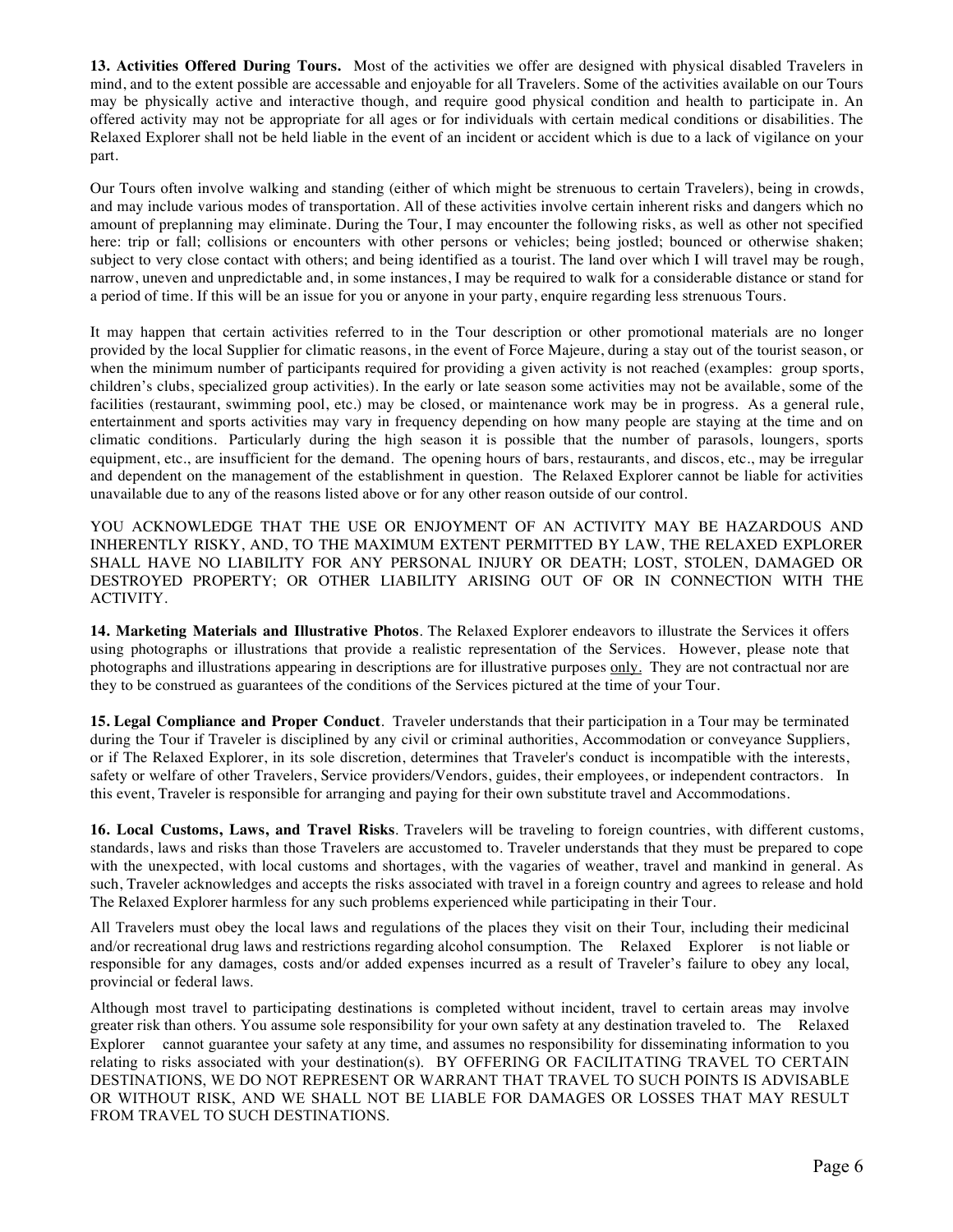**17. Assignment.**Traveler may not assign his rights or obligations hereunder without the prior written consent of The Relaxed Explorer.

**18. Medical Emergencies.** The quality of medical personnel and facilities vary from region to region and cannot be controlled by The Relaxed Explorer. In some parts of the world, substandard medical care is common and unavoidable. Hospital facilities are often unavailable and evacuation can be prolonged, difficult and expensive. The Relaxed Explorer is not responsible for the costs of any medical treatment you may require during a Tour and assumes no liability regarding provision of medical care or lack thereof that you may receive while on the Tour. YOU ARE RESPONSIBLE FOR RISKS ASSOCIATED WITH, AND COSTS, OF ANY AND ALL MEDICAL TREATMENTS AND EVACUATIONS YOU MAY REQUIRE OR RECEIVE DURING YOUR TOUR. Traveler releases The Relaxed Explorer from any liability relating to any such medical care, whether secured by a Service provider on behalf of Traveler, or otherwise, and agrees to be responsible for any and all expenses incurred for said medical care.

For any emergency that may occur during a Tour, I hereby authorize The Relaxed Explorer to arrange medical treatment or hospitalization for me at my own expense and without my further consent. I authorize The Relaxed Explorer to disclose my health or medical information in furtherance of any such medical treatment or hospitalization, and to receive updates on my condition and progress. I acknowledge that I may not receive the same standard of medical care as I would receive in the United States, and that The Relaxed Explorer can and will not be held responsible for the actions or inactions of any provider of medical care.

**19. Use of Information.** The Relaxed Explorer may occasionally use statements and testimonials provided by Travelers, and/or Travelers' photographs, in marketing materials, on the internet (including social media), and in print publications and advertisements to promote The Relaxed Explorer. You fully consent to such use of your statements and/or photographs, images, or other likenesses, for marketing or promotional purposes without the payment of any compensation to you, and grant The Relaxed Explorer a non-revocable license for said use.

**20. Traveler Complaints.** If Traveler has a complaint about any of their Tour, he/she must bring it to the attention of the Tour leader or other representative of The Relaxed Explorer at the appropriate time so that they may use their best endeavors to rectify the situation. It is only if The Relaxed Explorer is made aware of any problems that there will be the opportunity to put things right. Making your complaint known to The Relaxed Explorer as a problem arises during your Tour will allow us the opportunity to remedy the situation or facilitate compensation. Should the problem remain unsolved, a complaint must be made in writing to The Relaxed Explorer within 30 days of the completion of the Tour.

**21. Notices.** Any notices required or permitted hereunder shall be given:

a. If to The Relaxed Explorer, via certified mail, return receipt requested, addressed to: 672 Scenic Ridge Drive Venetia PA 15367

Or via email to: hello@therelaxedexplorer.com

b. If to Traveler, at the email or physical address provided by Traveler during the registration process.

c. Such notice shall be deemed given: upon personal delivery; if sent by electronic mail, upon confirmation of receipt; or if sent by certified or registered mail, postage prepaid, three (3) days after the date of mailing.

# **22. Seller of Travel Registration Information**.

The Relaxed Explorer, LLC is registered with the State of Florida as a Seller of Travel. Registration No. ST40803

**23. Limitation of Liability***.* IN NO EVENT SHALL THE RELAXED EXPLORER BE LIABLE FOR ANY CONSEQUENTIAL, INDIRECT, EXEMPLARY, SPECIAL, INCIDENTAL OR PUNITIVE DAMAGES OF ANY KIND, INCLUDING WITHOUT LIMITATION, DAMAGES FOR ANY LOSS OF OPPORTUNITY OR OTHER PECUNIARY LOSS, EVEN IF THE RELAXED EXPLORER HAS BEEN ADVISED OF THE POSSIBILITY OR PROBABILITY OF SUCH DAMAGES OR LOSSES, WHETHER SUCH LIABILITY IS BASED UPON CONTRACT, TORT, NEGLIGENCE OR OTHER LEGAL THEORY. IN NO EVENT SHALL THE RELAXED EXPLORER'S TOTAL AGGREGATE LIABILITY TO THE TRAVELER FOR CLAIMS ARISING UNDER THIS AGREEMENT EXCEED THE TOTAL AMOUNTS PAID BY THE TRAVELER TO THE RELAXED EXPLORER UNDER THIS AGREEMENT.

THE RELAXED EXPLORER OFFERS VARIOUS SERVICES PROVIDED BY THIRD PARTY VENDORS. THE RELAXED EXPLORER RETAINS NO OWNERSHIP INTEREST, MANAGEMENT, OR CONTROL OF THOSE THIRD PARTY VENDORS. TO THE FULLEST EXTENT PERMITTED BY LAW, THE RELAXED EXPLORER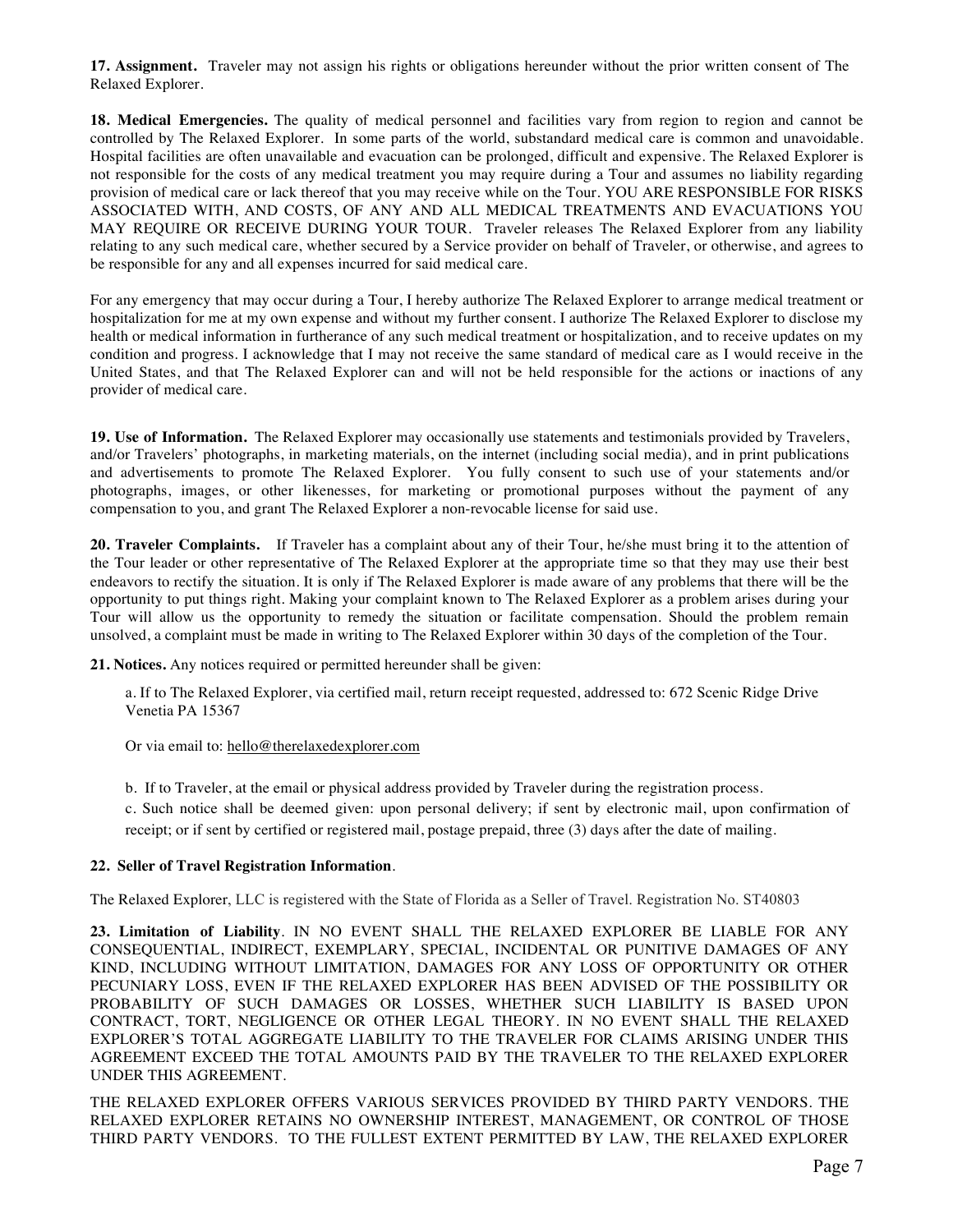DOES NOT ASSUME LIABILITY FOR ANY INJURY, DAMAGE, DEATH, LOSS, ACCIDENT OR DELAY DUE TO AN ACT OR OMISSION OF ANY THIRD PARTIES (INCLUDING THIRD PARTY VENDORS), GOVERNMENTAL AUTHORITY, OR ACTS ATTRIBUTABLE TO YOU YOURSELF, INCLUDING, WITHOUT LIMITATION, NEGLIGENT OR RECKLESS ACTS.

**24. Disclaimer of Warranties.** UNLESS OTHERWISE STATED, ALL GOODS AND SERVICES OFFERED BY THE RELAXED EXPLORER ARE PROVIDED TO YOU ON AN "AS IS," "AS AVAILABLE" BASIS.

TO THE FULLEST EXTENT PERMISSIBLE PURSUANT TO APPLICABLE LAW, THE RELAXED EXPLORER DISCLAIMS ALL REPRESENTATIONS AND WARRANTIES OF ANY KIND, EITHER EXPRESS OR IMPLIED, INCLUDING, BUT NOT LIMITED TO, THE IMPLIED WARRANTIES OF MERCHANTABILITY, SUITABILITY FOR A PARTICULAR PURPOSE, TITLE, UNINTERRUPTED SERVICE, AND ANY WARRANTIES ARISING OUT OF A COURSE OF PERFORMANCE, DEALING OR TRADE USAGE FOR ALL GOODS AND SERVICES SOLD BY/THROUGH THE RELAXED EXPLORER. Applicable law in your jurisdiction may not allow the exclusion of implied warranties, so the above exclusions may not apply to you.

**25. Indemnification and Release***.* Except as otherwise set forth herein, any and all Travelers hereby release, hold harmless and forever discharge The Relaxed Explorer from any and all liability, loss, expense, damages, or claims arising out of or resulting from Traveler's participation in a Tour, whether caused by the negligent or reckless conduct of Traveler, a Supplier, a provider of Accommodations, another third party, or otherwise.

Traveler hereby also agrees to indemnify, defend and hold harmless The Relaxed Explorer from and against any and all damages, losses, claims, liabilities, deficiencies, costs, fees (including reasonable attorneys' fees) and expenses arising out of any claim brought against The Relaxed Explorer regarding, resulting, or arising from Traveler's participation in a Tour or Traveler's performance of this Agreement.

**26. Force Majeure***.* The Relaxed Explorer shall not be responsible for failure to perform any of its obligations under this Agreement during any period in which such performance is prevented or delayed due to Force Majeure. "Force Majeure" refers to any event beyond The Relaxed Explorer' reasonable control, including but not limited to severe weather, fire, flood, mudslides, earthquakes, war, labor disputes, strikes, political unrest, natural or nuclear disaster, epidemics, World Health Organization's advisories and/or alerts, Center for Disease Control's advisories and/or alerts, U.S. State Department's advisories and/or alerts, any order of any local, provincial or federal government authority, interruption of power Services, terrorism or any other causes beyond the control of The Relaxed Explorer or deemed by The Relaxed Explorer to constitute a danger to the safety and well-being of Travelers. The Relaxed Explorer reserves the right to cancel any Services described in a Tour Itinerary due to Force Majeure.

**27. Disputes: Binding Arbitration, Governing Law, Jurisdiction, Venue, etc.** These Terms and Conditions and the relationship between you and The Relaxed Explorer will be governed by the laws of the State of Pennsylvania without regard to its conflict of law provisions.

You and The Relaxed Explorer shall attempt in good faith to resolve any dispute concerning, relating, or referring to a Tour, Services sold by us, The Relaxed Explorer' website, any literature or materials concerning The Relaxed Explorer, and these Terms and Conditions or the breach, termination, enforcement, interpretation or validity thereof, (hereinafter a "Dispute") through preliminary negotiations. If the Dispute is not resolved through good faith negotiation, all Disputes shall be resolved exclusively by binding arbitration held in Venetia, Pennsylvania and presided over by one (1) arbiter. The arbitration shall be administered by JAMS or a similar ADR organization pursuant to JAMS Comprehensive Arbitration Rules and Procedures and in accordance with the Expedited Procedures in those Rules. The arbitrator's decision shall be final and binding and judgment may be entered thereon. In the event a party fails to proceed with arbitration the other party is entitled of costs of suit including a reasonable attorney's fee for having to compel arbitration. Nothing herein will be construed to prevent any party's use of injunction, and/or any other prejudgment or provisional action or remedy. Any such action or remedy shall act as a waiver of the moving party's right to compel arbitration of any dispute.

You and The Relaxed Explorer agree to submit to the personal jurisdiction of the federal and state courts located in Pittsburgh, Pennsylvania with respect to any legal proceedings that may arise in connection with, or relate to, our Binding Arbitration clause and/or a Dispute. The Client and The Relaxed Explorer agree the exclusive venue for any and all legal proceedings that may arise in connection with, or relate to, our Binding Arbitration clause and/or a Dispute, shall be the federal and state courts located in Pittsburgh Pennsylvania, and to irrevocably submit to the jurisdiction of any such court in any such action, suit or proceeding and hereby agrees not to assert, by way of motion, as a defense or otherwise, in any such action, suit or proceeding, any claim that (i) he, she or it is not subject personally to the jurisdiction of such court, (ii) the venue is improper, or (iii) this agreement or the subject matter hereof may not be enforced in or by such court. YOU RECOGNIZE, BY AGREEING TO THESE TERMS AND CONDITIONS, YOU AND THE RELAXED EXPLORER ARE EACH WAIVING THE RIGHT TO A TRIAL BY JURY OR TO PARTICIPATE IN A CLASS ACTION WITH RESPECT TO THE CLAIMS COVERED BY THIS MANDATORY BINDING ARBITRATION PROVISION.